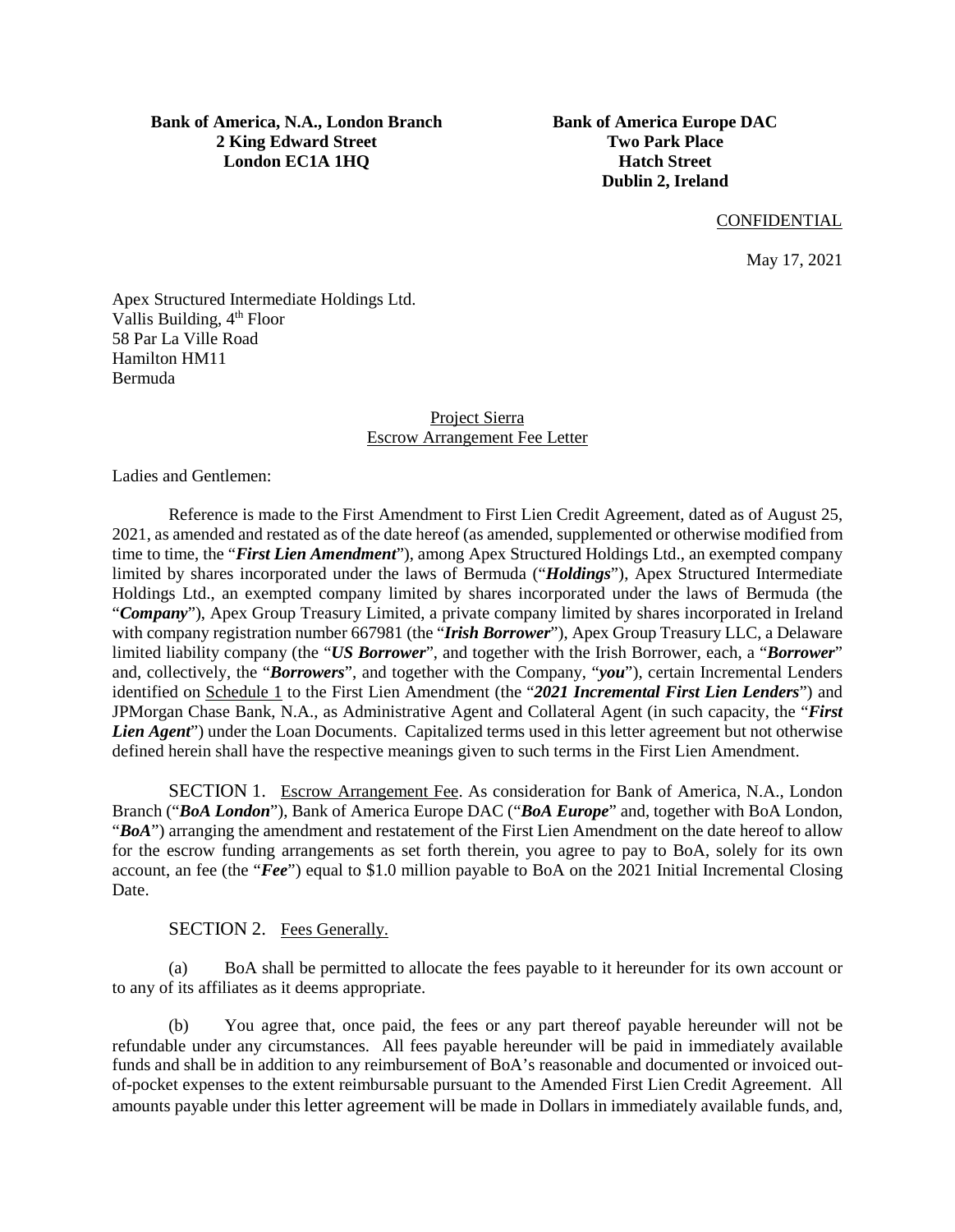in any case shall not be subject to counterclaim or set-off for, or be otherwise affected by, any claim or dispute relating to any other matter. In addition, all such payments shall be made without deduction for any taxes, levies, imposts, duties, deductions, charges or withholdings imposed by any national, state or local taxing authority, or will be grossed up by you for such amounts.

#### SECTION 3. No Advisory or Fiduciary Responsibility.

As you know, BoA (and its affiliates and subsidiaries) is a full service financial institution engaged, either directly or through its affiliates, in a broad array of activities, including commercial and investment banking, financial advisory, market making and trading, investment management (both public and private investing), investment research, principal investment, financial planning, benefits counseling, risk management, hedging, financing, brokerage and other financial and non-financial activities and services globally. In the ordinary course of their various business activities, BoA (and its affiliates and subsidiaries) and funds or other entities in which BoA (and its affiliates and subsidiaries) invests or with which they coinvest, may at any time purchase, sell, hold or vote long or short positions and investments in securities, derivatives, loans, commodities, currencies, credit default swaps and other financial instruments for their own account and for the accounts of their customers. In addition, BoA (and its affiliates and subsidiaries) may at any time communicate independent recommendations and/or publish or express independent research views in respect of such assets, securities or instruments. Any of the aforementioned activities may involve or relate to assets, securities and/or instruments of you, the Target and/or other entities and persons which may (i) be involved in transactions arising from or relating to the arrangement contemplated by this letter agreement or (ii) have other relationships with you, the Target or their respective affiliates. In addition, BoA (and its affiliates and subsidiaries) may provide investment banking, commercial banking, underwriting and financial advisory services to such other entities and persons. The arrangement contemplated by this letter agreement may have a direct or indirect impact on the investments, securities or instruments referred to in this paragraph, and employees working on the financing contemplated hereby may have been involved in originating certain of such investments and those employees may receive credit internally therefor. Although BoA (and its affiliates and subsidiaries) in the course of such other activities and relationships may acquire information about the transaction contemplated by this letter agreement or other entities and persons which may be the subject of the financing contemplated by this letter agreement, BoA (and its affiliates and subsidiaries) shall have no obligation to disclose such information, or the fact that BoA (and its affiliates and subsidiaries) is in possession of such information, to any of you or the Target Group or to use such information on your or the Target's behalf.

BoA (and its affiliates and subsidiaries) may have economic interests that conflict with yours, the Target, their equity holders and/or their affiliates. You agree that BoA (and its affiliates and subsidiaries) will act under this letter agreement as an independent contractor and that nothing in this letter agreement or otherwise will be deemed to create an advisory, fiduciary or agency relationship or fiduciary or other implied duty between BoA (and its affiliates and subsidiaries) and you, the Target, your or their equity holders and/or your or their affiliates. You acknowledge and agree that the transactions contemplated by this letter agreement (including the exercise of rights and remedies hereunder and thereunder) are arm'slength commercial transactions between BoA (and its affiliates and subsidiaries), on the one hand, and Holdings and its subsidiaries, on the other, and in connection therewith and with the process leading thereto, (i) BoA (and its affiliates and subsidiaries) has not assumed an advisory or fiduciary responsibility in favor of you, the Target, your or their equity holders and/or your or their affiliates with respect to the transactions contemplated hereby (or the exercise of rights or remedies with respect thereto) or the process leading thereto (irrespective of whether BoA (and its affiliates and subsidiaries) has advised, is currently advising or will advise you, the Target, your or their equity holders and/or your or their affiliates on other matters) or any other obligation to Holdings or the Target except the obligations expressly set forth in this letter agreement and (ii) BoA (and its affiliates and subsidiaries) is acting solely as a principal and not as the agent or fiduciary of you, the Target, your or their management, equity holders, affiliates, creditors or any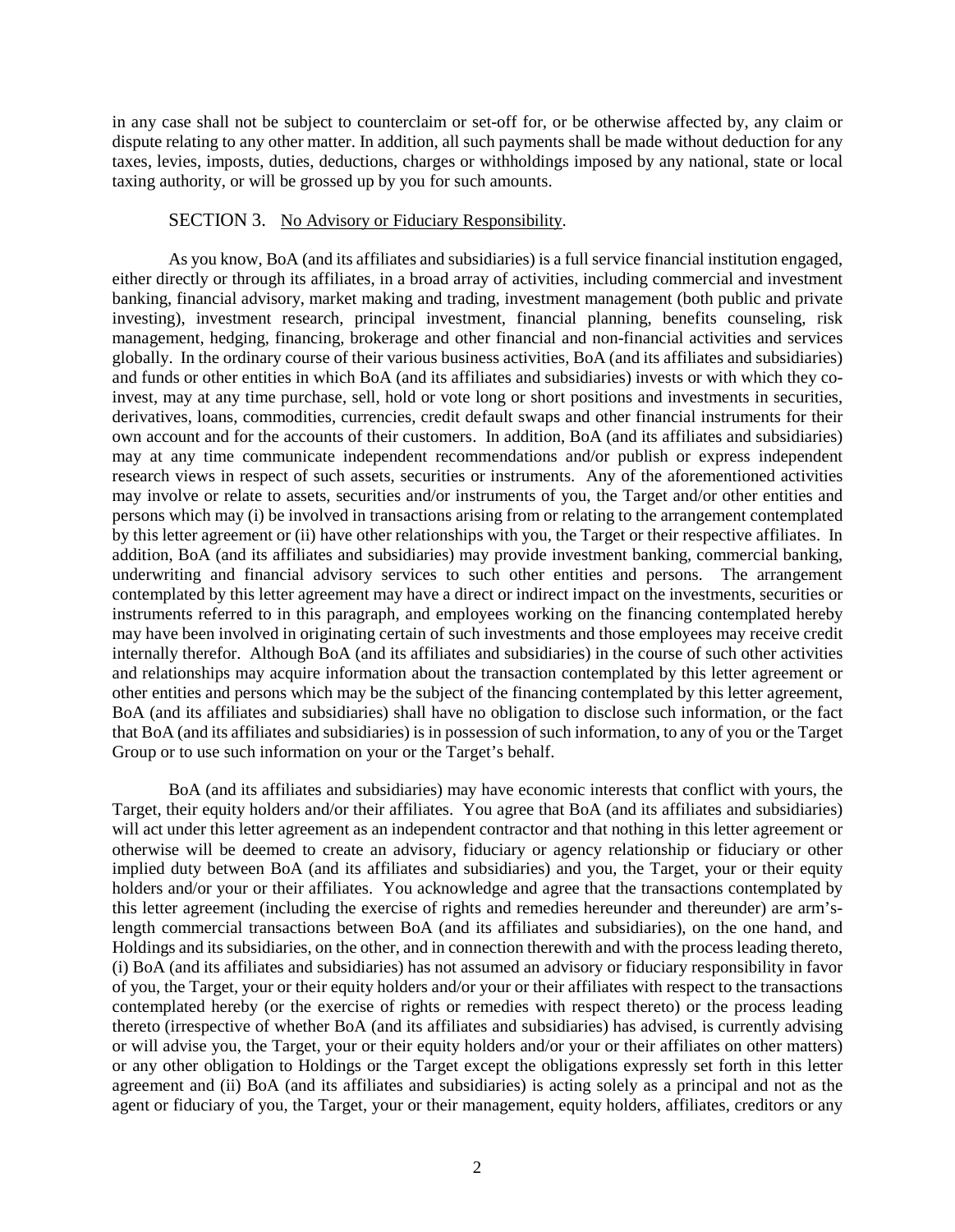other person. You acknowledge and agree that you have consulted your own legal and financial advisors to the extent you have deemed appropriate and that you are responsible for making your own independent judgment with respect to such transactions and the process leading thereto. You agree that you will not claim that BoA (or its affiliates and subsidiaries) has rendered advisory services of any nature or respect, or owes a fiduciary or similar duty to you or the Target, in connection with such transactions or the process leading thereto. In addition, BoA may employ the services of their respective affiliates in providing services and/or performing their respective obligations hereunder, and such affiliates with be entitled to the benefits afforded to BoA hereunder. In addition, please note that BoA (and its affiliates and subsidiaries) does not provide accounting, tax or legal advice.

### SECTION 4. Miscellaneous.

This letter agreement may be executed in any number of counterparts, each of which when executed will be an original, and all of which, when taken together, will constitute one agreement. Delivery of an executed counterpart of a signature page of this letter agreement by facsimile transmission or electronic transmission (including ".pdf", ".tif" or similar format) will be effective as delivery of a manually executed counterpart hereof. Each party further agrees that the electronic signatures, whether digital or encrypted, of the parties included in this letter agreement are intended to authenticate this writing and to have the same force and effect as manual signatures. Electronic signature means any electronic sound, symbol, or process attached to or logically associated with a record and executed and adopted by a party with the intent to sign such record, including facsimile or email electronic signatures.

This letter agreement will be governed by and construed in accordance with the laws of the State of New York.

[Remainder of page intentionally left blank]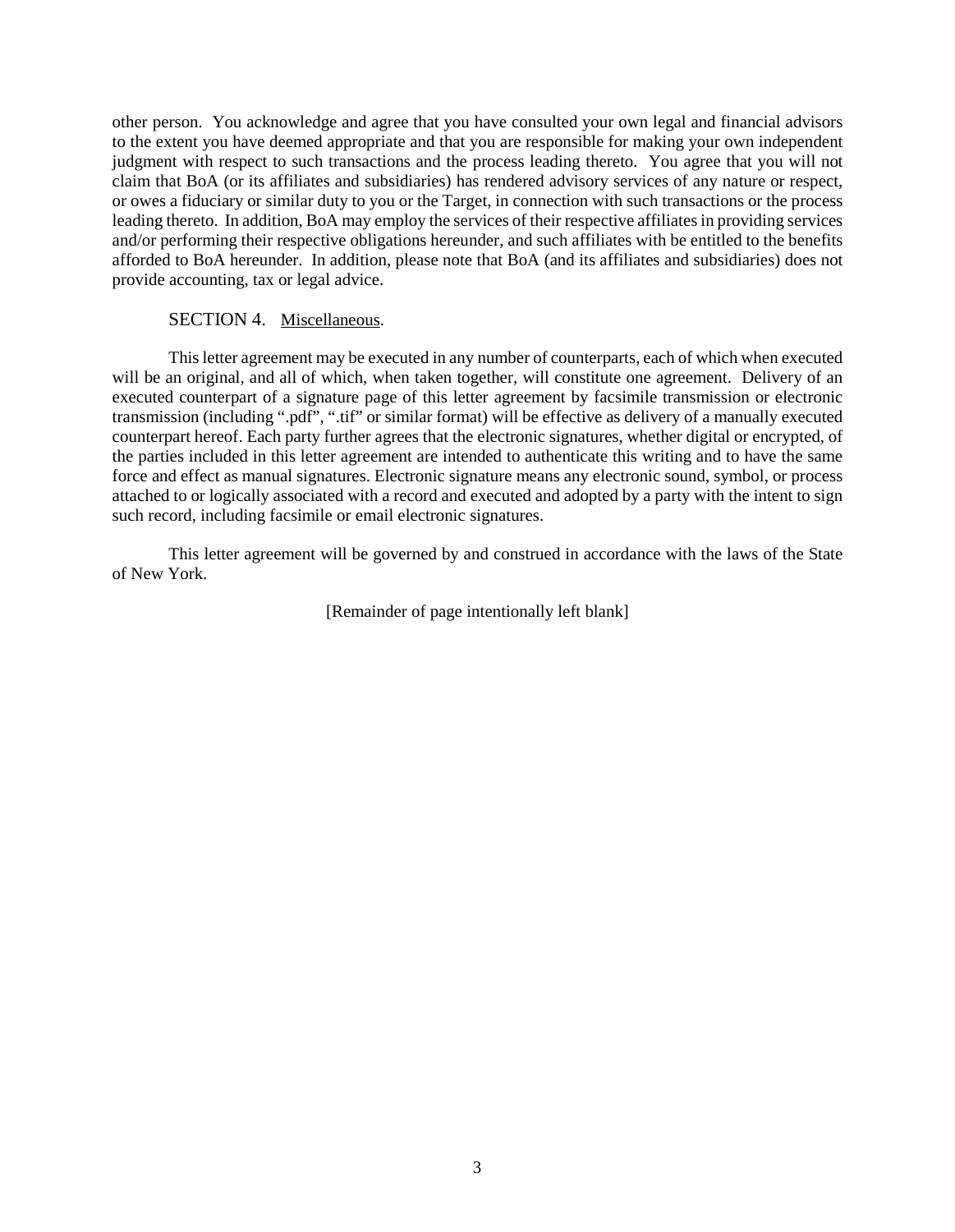Very truly yours,

### **Bank of America, N.A., London Branch**

Title: Managing Director

# **Bank of America Europe DAC**



[Escrow Arrangement Fee Letter – Project Sierra]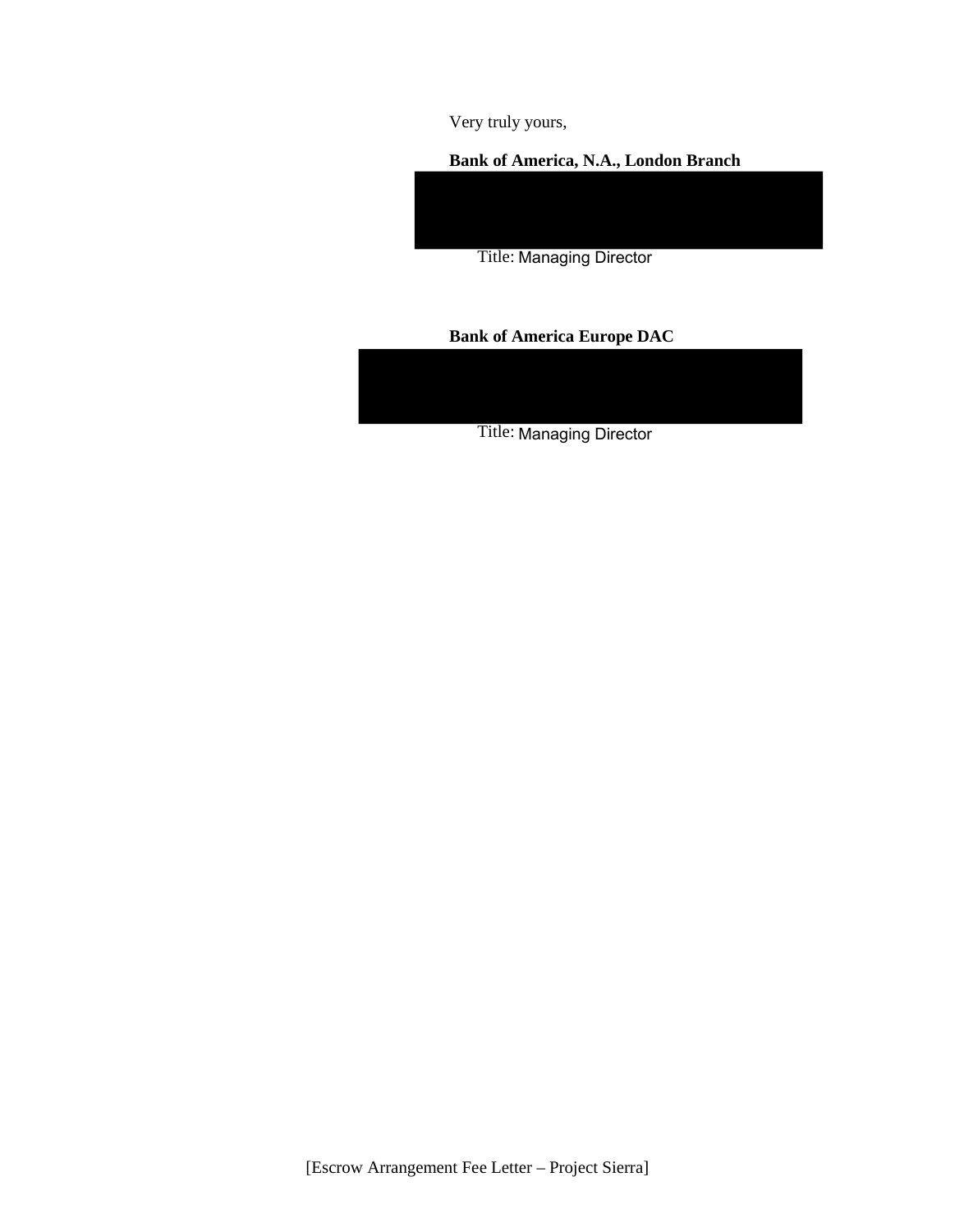Accepted and agreed to as of the date first set forth above:

APEX STRUCTURED INTERMEDIATE HOLDINGS LTD.

Title: Authorized Signatory

## APEX GROUP TREASURY LIMITED

Title: Manager

APEX GROUP TREASURY LLC

Title: Manager